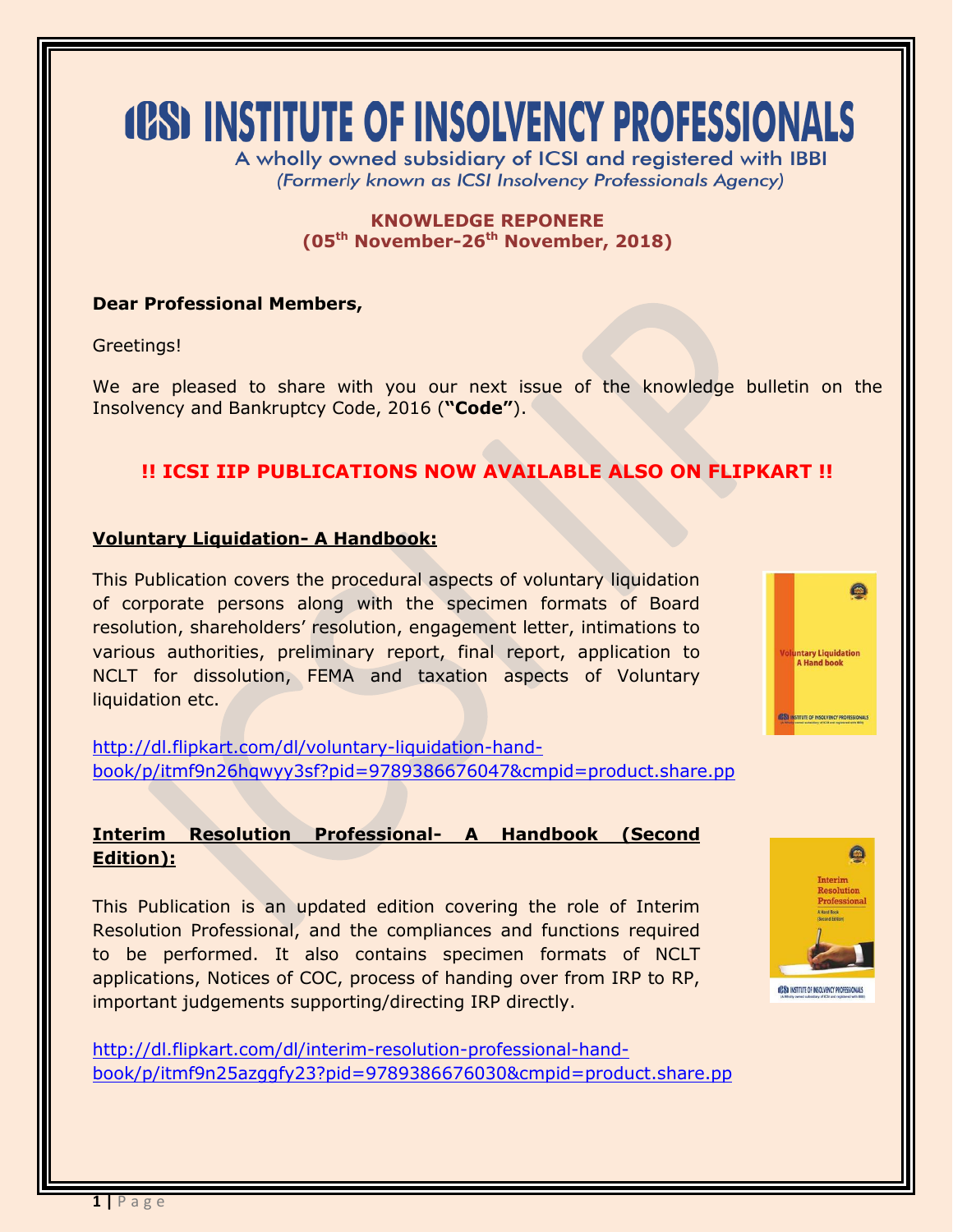## **Practical Aspects of Insolvency Law (Third Edition):**

This Publication is updated up to August, 2018 and covers the Insolvency and Bankruptcy (Amendment) Act, 2018 and related changes in the Regulations, Circulars etc., specimen formats of NCLT applications along with major landmark judgments that would help Insolvency Professionals get an insight into the interpretations of provisions of Code.



[http://dl.flipkart.com/dl/practical-aspects-insolvecy](http://dl.flipkart.com/dl/practical-aspects-insolvecy-law/p/itmf9n263hqmcgfs?pid=9789386676023&cmpid=product.share.pp)[law/p/itmf9n263hqmcgfs?pid=9789386676023&cmpid=product.share.pp](http://dl.flipkart.com/dl/practical-aspects-insolvecy-law/p/itmf9n263hqmcgfs?pid=9789386676023&cmpid=product.share.pp)

#### **UPDATES**

#### **WORLD BANK 'EASE OF DOING BUSINESS' REPORT:**

India jumped to the 77<sup>th</sup> position in the global 'Ease of doing business' report this year. The World Bank in its report stated that India improved in six out of the ten parameters that determine its position on the global arena. These parameters include the ease of starting a business, construction permits, getting electricity, getting credit, paying taxes, trade across borders, enforcing contracts and resolving insolvency. Even though India has been ranked 77<sup>th</sup>, the report states that it has been ranked 108 under the 'resolving insolvency' parameters opposed to 103 in the previous report. The factors that determine this rank include time, rate of recovery, legal framework and cost. As per the World Bank report '*India strengthened access to credit by amending the rules on priority of secured creditors outside reorganization proceedings and by adopting a new law on insolvency that provides a time limit and clear grounds for relief to the automatic stay for secured creditors during reorganization proceedings.*' However, in a recent report by Debtwire Asia it was discovered that on an average it took about 285 days to approve a resolution plan from the time the Corporate Debtor was admitted under Corporate Insolvency Resolution Process under the Code as opposed to 233 days as estimated by the Government. The Code is at its nascent stage and it will have to overcome many practical and logistical hurdles to become consistent and comprehensive. The introduction of Cross Border Insolvency under the Code will help put India on the global map and put foreign creditors at ease, however, simply adopting the UNCITRAL cross-border insolvency regime should not be mistaken to mean that the provision of the Code will be imported, or its intent applied in foreign jurisdictions. There will only be scope for improvement if major issues like timely resolution, cross-border insolvency and group of companies' insolvency are addressed and implemented. There are some teething problems as Insolvency and Bankruptcy Code is a relatively new law but with constant reforms and amendments as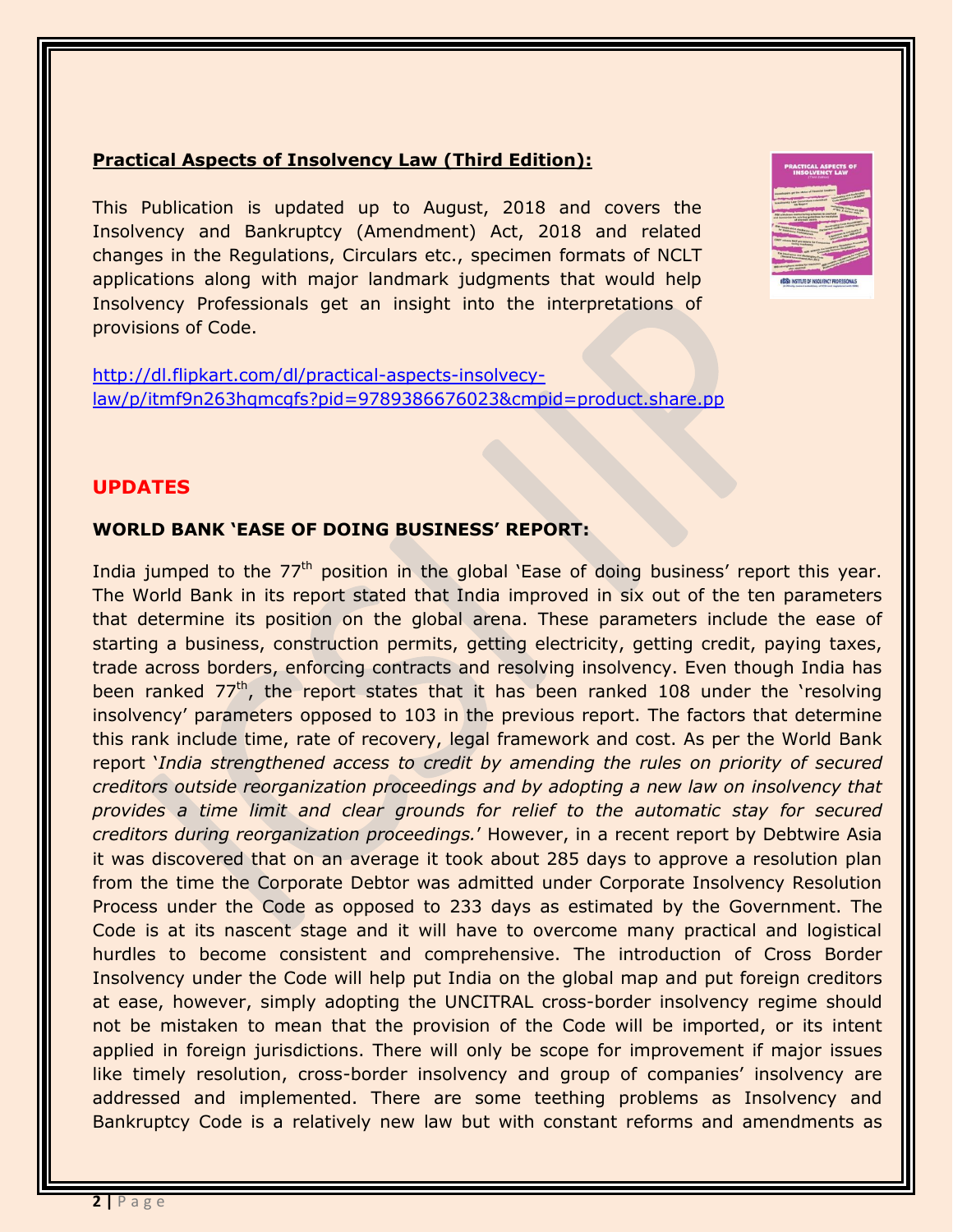well as smooth implementation of the same it will be able to yield good results and achieve a better ranking in the next report.

# **ADMITTED CASES**

Cases under the Code are being filed expeditiously across the various benches of National Company Law Tribunal ("**NCLT**"). The newly admitted cases with regard to CIRP under the Code are as below:

| S.<br>No. | <b>Case Title</b>                     | <b>Relevant Section</b>                                                                               | <b>NCLT Bench</b> | <b>Amount in default</b><br>as mentioned in<br>application<br>(in Rupees) |
|-----------|---------------------------------------|-------------------------------------------------------------------------------------------------------|-------------------|---------------------------------------------------------------------------|
| 1.        | <b>AVK</b><br>Automall<br>Pvt. Ltd.   | Section 9 of the<br>Code dealing with<br>initiation<br>the<br>_of<br>CIRP by operational<br>creditor. | Mumbai            | $1.19$ Lacs                                                               |
| 2.        | Oneworld<br>Industries<br>Pvt.<br>Ltd | Section 9 of the<br>Code dealing with<br>_of<br>initiation<br>the<br>CIRP by operational<br>creditor. | Mumbai            | 7.78 Crores                                                               |

| 3. | Astonfield Solar<br>(Gujarat) Private<br>Limited                | Section 10 of the<br>Code dealing with<br>initiation<br>the<br>of<br>CIRP by corporate<br>debtor. | New Delhi | 10 Crore    |
|----|-----------------------------------------------------------------|---------------------------------------------------------------------------------------------------|-----------|-------------|
| 4. | In the matter of<br>Aristo Developers<br><b>Private Limited</b> | Section 7 of the<br>Code dealing with<br>initiation of<br>the<br>CIRP by financial<br>creditor.   | Mumbai    | 12.10 Crore |
| 5. | In the matter of<br>Cotsyn<br>Birla<br>(India) Limited          | Section 7 of the<br>Code dealing with<br>initiation of<br>the<br>CIRP by financial<br>creditor.   | Mumbai    | 29.85 Crore |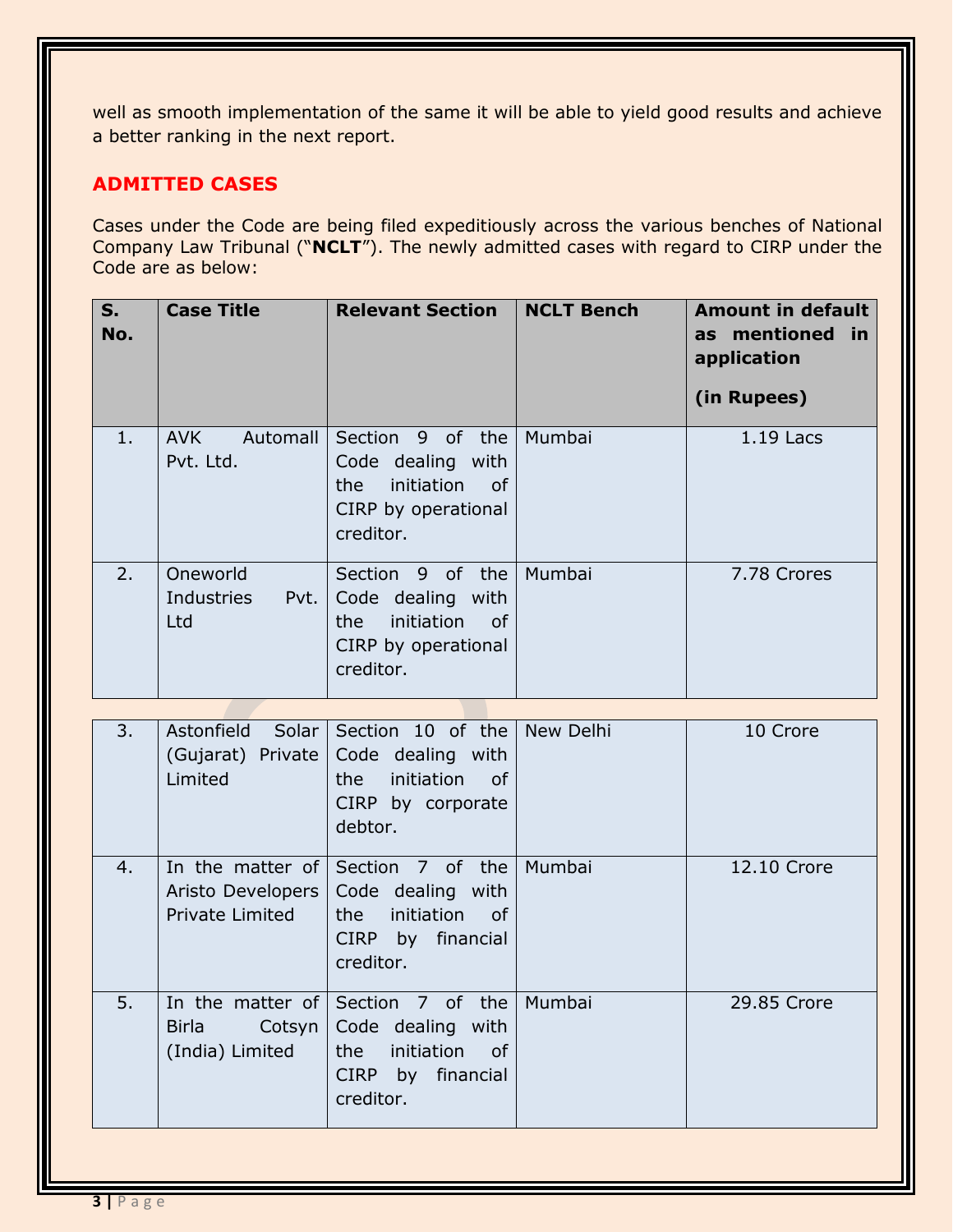| 6. |           | In the matter of Section 9 of the Mumbai | 1.31 Lakh |
|----|-----------|------------------------------------------|-----------|
|    |           | AVK Automart   Code dealing with         |           |
|    | Pvt. Ltd. | initiation of<br>the                     |           |
|    |           | CIRP by operational                      |           |
|    |           | creditor.                                |           |
|    |           |                                          |           |

# **LIST OF COMPANIES THAT HAVE RECENTLY UNDERGONE LIQUIDATION**

| S. No | <b>Case Title</b>                                           | <b>Bench</b> | <b>Date of Order</b> |
|-------|-------------------------------------------------------------|--------------|----------------------|
| 1.    | matter of Bhootnath<br>the<br>In.<br>Consultancy Pvt. Ltd.  | Kolkata      | 09.11.18             |
| 2.    | In the matter of Satyalaxmi<br>Tradelink Pvt. Ltd.          | Kolkata      | 09.11.18             |
| 3.    | In the matter of Flower Dealcom<br>Pvt. Ltd.                | Kolkata      | 14.11.18             |
| 4.    | Ashoka<br>the<br>of<br>In<br>matter<br>Multiyarn Mills Ltd. | Jaipur       | 16.11.18             |

# **IBBI ORDERS**

 $\cdot$  IBBI in its order dated 12<sup>th</sup> November, 2018, cancelled the registration and debarred an Insolvency Professional from applying for a fresh registration for the next ten years for conniving with the parties to allow a One Time Settlement (OTS) in the garb of resolution plan and to allow an ineligible Resolution Applicant to submit the OTS and did absolutely nothing either to run the business of the Corporate Debtor or to run the Corporate Insolvency Resolution Process (CIRP). This was in contravention of (a) sections 17, 23, 25(2)(h), 29A, 30(2)(e), 30(4) and 208(2)(a) and (d) of the Insolvency and Bankruptcy Code, 2016; (b) Regulations 18 to 26, 36A, 37, and 39 of the IBBI (Insolvency Resolution Process for Corporate Persons) Regulations, 2016; and (c) Regulations 7(2)(a) and 7(2)(h) of the IBBI (Insolvency Professionals) Regulations 2016 read with clauses 1, 2, 3, 5, 10, 12, 13, 14, 15, and 16 of the Code of Conduct for insolvency professionals specified in the First Schedule to the said Regulations. The order laid down guidelines for how Insolvency Professionals should conduct themselves after the commencement of the CIRP.

The link to read the full order is as follow: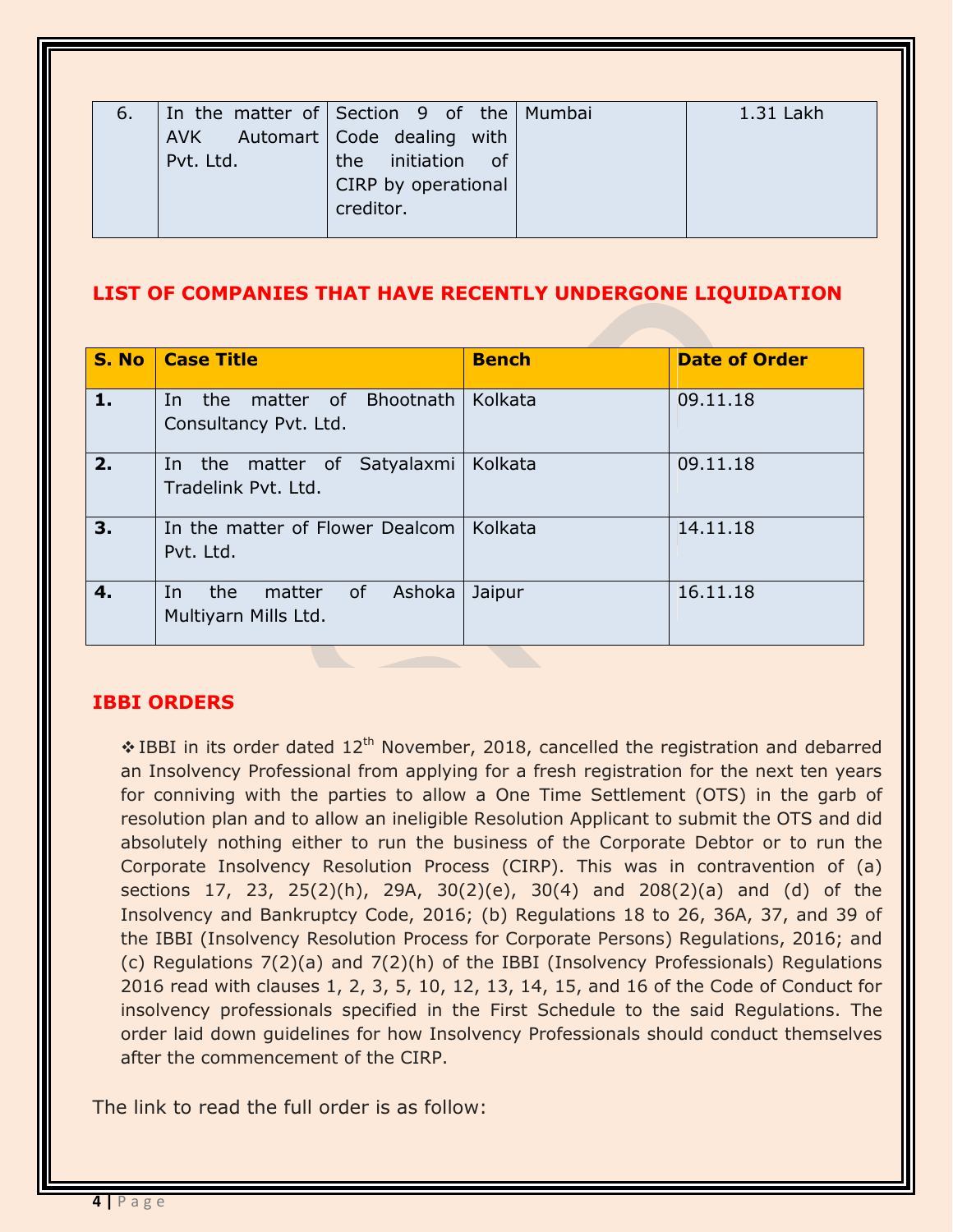[https://ibbi.gov.in/webadmin/pdf/order/2018/Nov/Order%20in%20the%20Matter%20of%](https://ibbi.gov.in/webadmin/pdf/order/2018/Nov/Order%20in%20the%20Matter%20of%20Martin%20S.%20K.%20Golla_2018-11-13%2014:30:13.pdf) [20Martin%20S.%20K.%20Golla\\_2018-11-13%2014:30:13.pdf](https://ibbi.gov.in/webadmin/pdf/order/2018/Nov/Order%20in%20the%20Matter%20of%20Martin%20S.%20K.%20Golla_2018-11-13%2014:30:13.pdf)

# **BRIEF OF LANDMARK SUPREME COURT JUDGEMENTS (1st August-31st October, 2018)**

| S.  | <b>Case Details</b>                               | <b>Date of</b> | <b>Brief</b>                               | <b>Case link</b>      |
|-----|---------------------------------------------------|----------------|--------------------------------------------|-----------------------|
| No. |                                                   | <b>Order</b>   |                                            |                       |
|     |                                                   |                |                                            |                       |
| 1   | In the matter of                                  | 23.10.18       | An application was moved                   | https://ibbi.gov.in/w |
|     | Transmission                                      |                | to NCLT u/s 9 of IBC. NCLT                 | ebadmin/pdf/order/2   |
|     | Corporation<br>of                                 |                | dismissed<br>the<br>petition               | 018/Oct/33945_2018    |
|     | Andhra<br>Pradesh<br>Limited<br><b>Vs</b>         |                | observing that the very                    | Judgement 04-Oct-     |
|     |                                                   |                | claims were subject matter                 | 2018 2018-10-         |
|     | Equipment                                         |                | of<br>arbitration<br>and<br>the<br>award   | 04%2015:36:20.pdf     |
|     | <b>Conductors</b><br>and<br><b>Cables Limited</b> |                | was<br>passed<br>rejecting these claims as |                       |
|     |                                                   |                | time-barred.                               |                       |
|     |                                                   |                |                                            |                       |
|     |                                                   |                | In the appeal filed before                 |                       |
|     |                                                   |                | NCLAT, it observed that a                  |                       |
|     |                                                   |                | prima facie case has been                  |                       |
|     |                                                   |                | made out by the petitioner                 |                       |
|     |                                                   |                | and said that if appeal is                 |                       |
|     |                                                   |                | allowed<br>and<br>corporate                |                       |
|     |                                                   |                | insolvency<br>resolution                   |                       |
|     |                                                   |                | process is initiated against               |                       |
|     |                                                   |                | Transmission Corporate of                  |                       |
|     |                                                   |                | Andhra Pradesh Ltd., the                   |                       |
|     |                                                   |                | government<br>undertaking                  |                       |
|     |                                                   |                | trouble.<br>face<br>may                    |                       |
|     |                                                   |                |                                            |                       |
|     |                                                   |                | Hon'ble<br>Supreme Court                   |                       |
|     |                                                   |                | observed that Insolvency                   |                       |
|     |                                                   |                | Bankruptcy Code is<br>and                  |                       |
|     |                                                   |                | intended<br>not<br>to<br>be                |                       |
|     |                                                   |                | substitute to a recovery                   |                       |
|     |                                                   |                | forum. It is also laid down                |                       |
|     |                                                   |                | that whenever<br>there<br>is               |                       |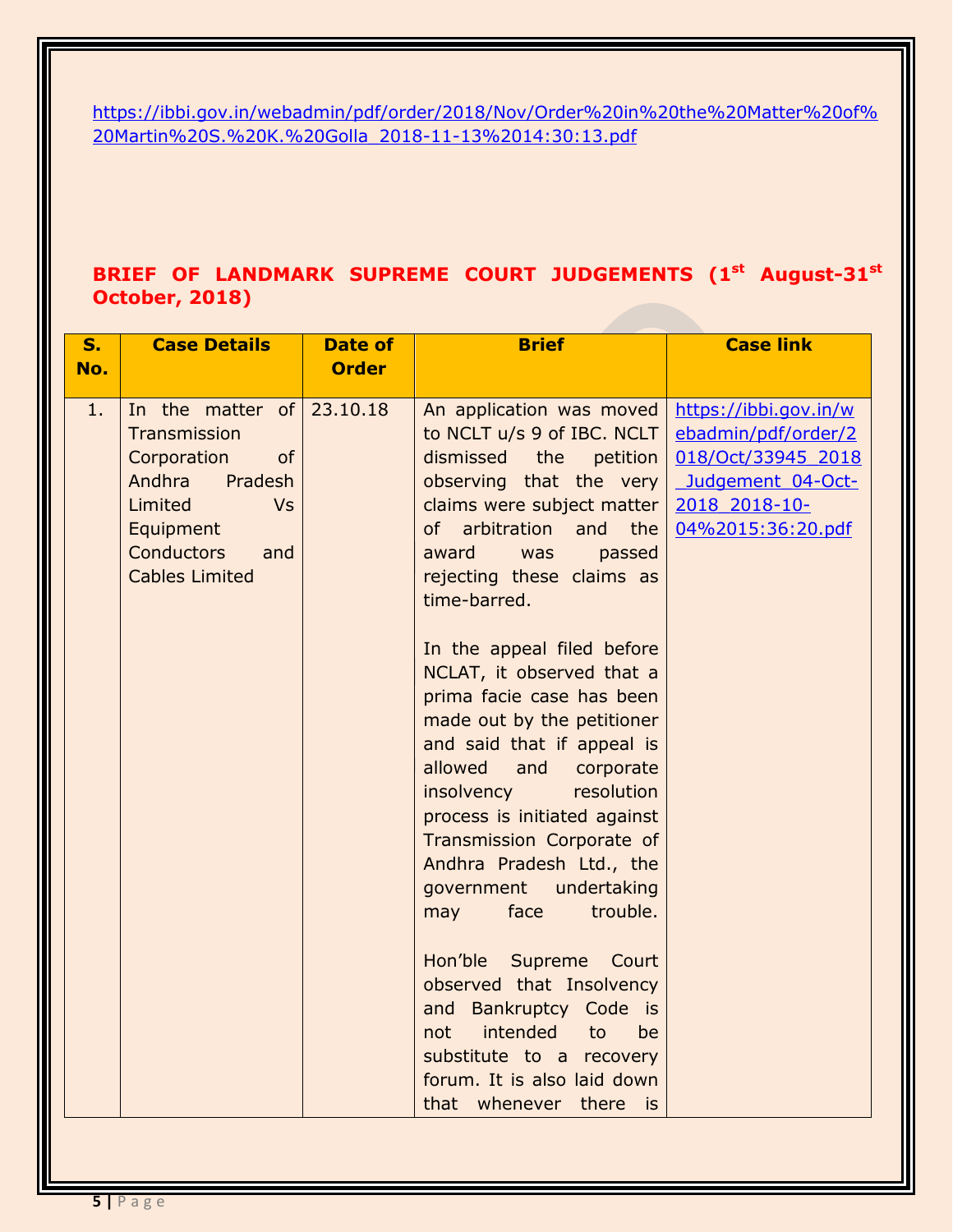|    |                                                                                                            |          | existence of real dispute,<br>the IBC provisions cannot<br>be invoked. It has also set<br>order<br>aside<br>dated<br>September 04,<br>2018<br>passed by the NCLAT.<br>However, It was further<br>observed that as the Court<br>has gone into merits and<br>found that order of the<br>NCLT is justified,<br>no<br>purpose would be served if<br>the matter is remanded<br>back to the NCLAT for<br>deciding the appeal filed.<br>Accordingly the Appeal<br>was dismissed. |                                                                                                                                                                                                                                                            |
|----|------------------------------------------------------------------------------------------------------------|----------|---------------------------------------------------------------------------------------------------------------------------------------------------------------------------------------------------------------------------------------------------------------------------------------------------------------------------------------------------------------------------------------------------------------------------------------------------------------------------|------------------------------------------------------------------------------------------------------------------------------------------------------------------------------------------------------------------------------------------------------------|
| 2. | B.K.<br>Educational<br>Private<br><b>Services</b><br>Limited Vs Parag<br>Gupta<br>and<br><b>Associates</b> | 11.10.18 | The Limitation Act, 1963<br>will be applicable on the<br>applications that are made<br>under section 7<br>and<br>Section 9 of the Insolvency<br>Bankruptcy Code,<br>and<br>2016 on and from the<br>commencement of IBC on<br>01.12.2016.                                                                                                                                                                                                                                  | https://ibbi.gov.in/w<br>ebadmin/pdf/order/2<br>018/Oct/In%20the%<br>20matter%20of%20<br>B.K.%20Educational<br>%20Services%20Priv<br>ate%20Limited%20C<br>ivil%20Appeal%20No<br>.439,436,3137,4979,<br>5819,7286%20-<br>2018 2018-10-<br>11%2017:02:00.pdf |
| 3. | Arcelormittal India<br>Private Limited Vs<br>Satish<br>Kumar<br>Gupta & Ors.                               | 04.10.18 | observed<br>It.<br>that<br>was<br>Resolution Professional is<br>not required to take any<br>decision, but merely to<br>ensure that the resolution<br>submitted<br>plans<br>are<br>complete in all respects<br>before they are placed<br>before the Committee of<br>Creditors. Section 30(2)(e)<br>does not empower the<br>Resolution Professional to<br>'decide'<br>whether<br>the                                                                                        | https://ibbi.gov.in/w<br>ebadmin/pdf/order/2<br>018/Oct/33945 2018<br>Judgement 04-Oct-<br>2018 2018-10-<br>04%2015:36:20.pdf                                                                                                                              |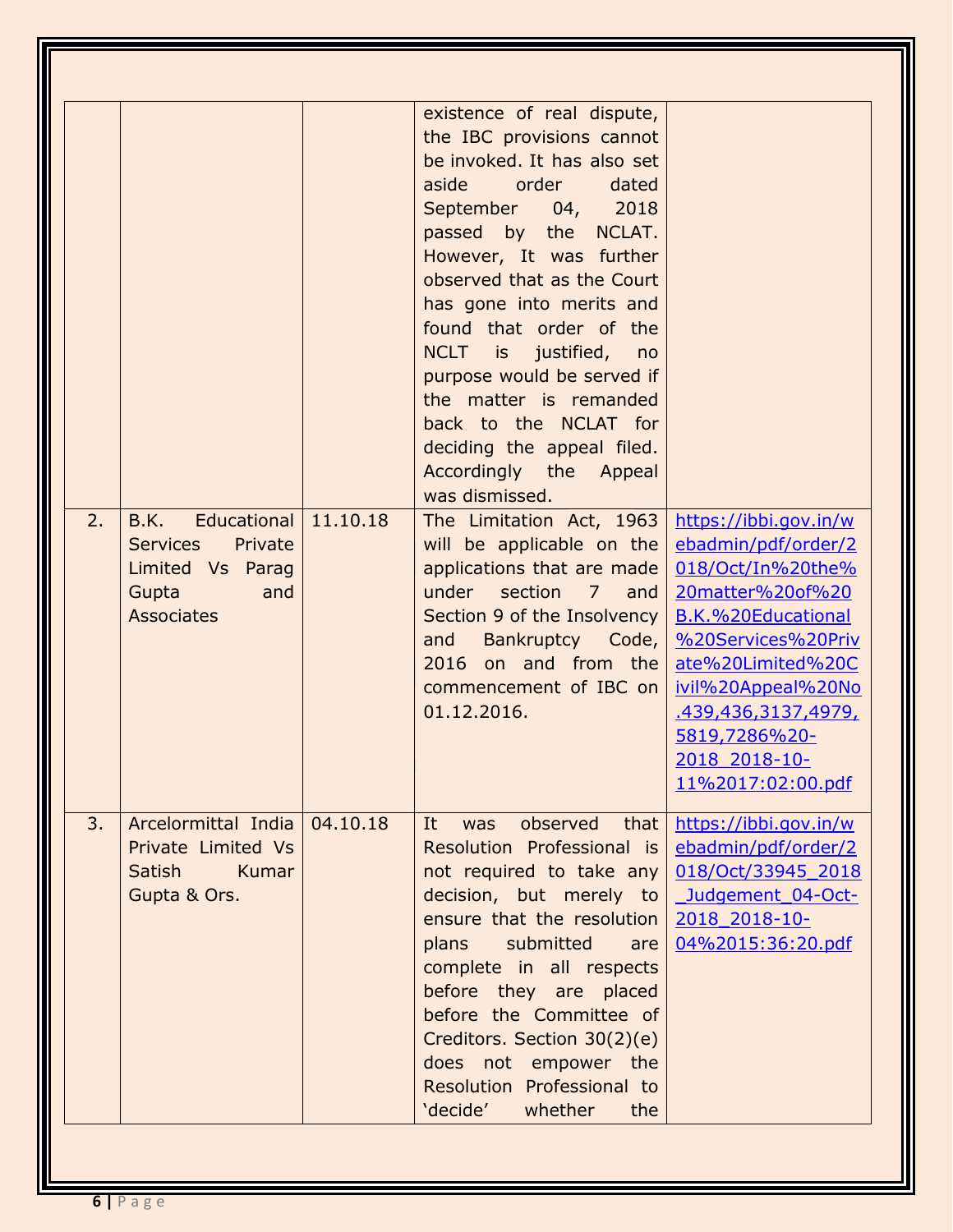| <b>State</b><br><b>Bank</b><br>4.<br>India<br><b>Vs</b><br>Ramakrishna<br>Anr | 14.08.201<br>of<br>V.<br>8<br>8 <sub>k</sub> | resolution plan does or<br>does not contravene the<br>provisions of law.<br>It was further observed<br>that if a resolution plan<br>has been approved by the<br>Committee of Creditors,<br>and has passed muster<br>before the Adjudicating<br>Authority,<br>this<br>determination<br>be<br>can<br>challenged before<br>the<br>Appellate Authority under<br>section 61 and may further<br>be challenged before the<br>Supreme Court under<br>section 62, if there is a<br>question of law arising out<br>of such order.<br>Further, it was held that<br>the timelines that are to<br>be adhered by the NCLT<br>and NCLAT are of great<br>importance, and if the<br>matter is not disposed of<br>within the time limit<br>specified, the reasons<br>must be recorded by either<br>the NCLT or NCLAT.<br>By an order dated 18<br>https://ibbi.gov.in/w<br>September 2017, NCLT,<br>ebadmin/pdf/order/2<br>Chennai Bench allowed the<br>018/Aug/11958 201<br>application filed by Mr. $8$ Judgement $14-$<br>Ramakrishnan<br>Aug-2018 2018-08-<br>and<br>restrained SBI from<br>14%2022:04:34.pdf<br>moving against him until<br>the period of moratorium<br>was over. An appeal was<br>preferred by SBI before<br>NCLAT, against the order |
|-------------------------------------------------------------------------------|----------------------------------------------|------------------------------------------------------------------------------------------------------------------------------------------------------------------------------------------------------------------------------------------------------------------------------------------------------------------------------------------------------------------------------------------------------------------------------------------------------------------------------------------------------------------------------------------------------------------------------------------------------------------------------------------------------------------------------------------------------------------------------------------------------------------------------------------------------------------------------------------------------------------------------------------------------------------------------------------------------------------------------------------------------------------------------------------------------------------------------------------------------------------------------------------------------------------------------------------------------------------------------------------|
|                                                                               |                                              | of the NCLT. The NCLAT in                                                                                                                                                                                                                                                                                                                                                                                                                                                                                                                                                                                                                                                                                                                                                                                                                                                                                                                                                                                                                                                                                                                                                                                                                |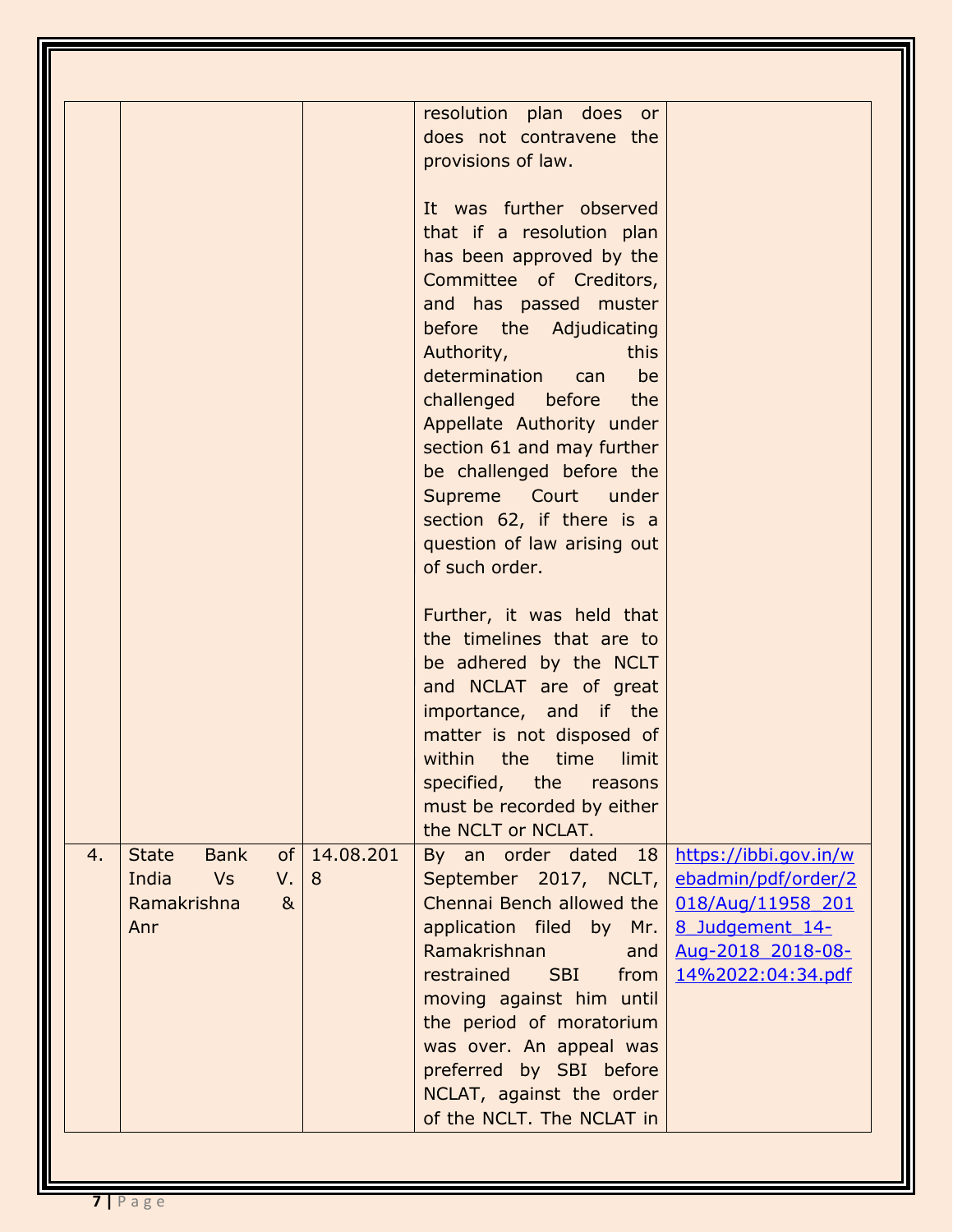| 5. | In the matter of<br>Pr. Commissioner<br>of Income Tax Vs            | 10.08.18 | its judgement dated 28<br>February 2018 refused to<br>interfere with the order<br>passed by the NCLT. In<br>doing so, the NCLAT held<br>the<br>that<br>moratorium<br>imposed under Section 14<br>would also apply to the<br>personal guarantor.<br>Hon'ble Supreme Court<br>held that the period of<br>moratorium under Section<br>14 of the Insolvency and<br>Bankruptcy Code, 2016<br>(Code) would not apply to<br>the personal guarantors of<br>a corporate debtor.<br>238<br>Section<br>of<br>the<br><b>Insolvency and Bankruptcy</b><br>Code, 2016, states that | https://ibbi.gov.in/w<br>ebadmin/pdf/order/2<br>018/Aug/4309 2018                                                              |
|----|---------------------------------------------------------------------|----------|----------------------------------------------------------------------------------------------------------------------------------------------------------------------------------------------------------------------------------------------------------------------------------------------------------------------------------------------------------------------------------------------------------------------------------------------------------------------------------------------------------------------------------------------------------------------|--------------------------------------------------------------------------------------------------------------------------------|
|    | Monnet Ispat and<br>Energy                                          |          | the Code will override<br>anything inconsistent<br>contained in any other<br>enactment, including the<br>Income Tax Act and its<br>progeny, making it clear<br>that income-tax dues,<br>being in the nature of<br>Crown debts, do not take<br>precedence<br>even<br>over<br>secured creditors, who are<br>private persons.                                                                                                                                                                                                                                           | Order 10-Aug-<br>2018 2018-08-<br><u>16%2009:32:21.pdf</u>                                                                     |
| 6. | In the matter of<br>Chitra Sharma<br>୍ଷ<br>Ors Vs Union of<br>India | 09.08.18 | The Supreme Court noted<br>that the IBC at its time of<br>enactment did not capture<br>and recognise the interests<br>of the homebuyers, which<br>have<br>now<br>been<br>safeguarded by the way of<br>Amendment.<br>The Supreme Court has                                                                                                                                                                                                                                                                                                                            | https://ibbi.gov.in/w<br>ebadmin/pdf/order/2<br>018/Aug/25878 201<br>7 Judgement 09-<br>Aug-2018 2018-08-<br>09%2013:01:40.pdf |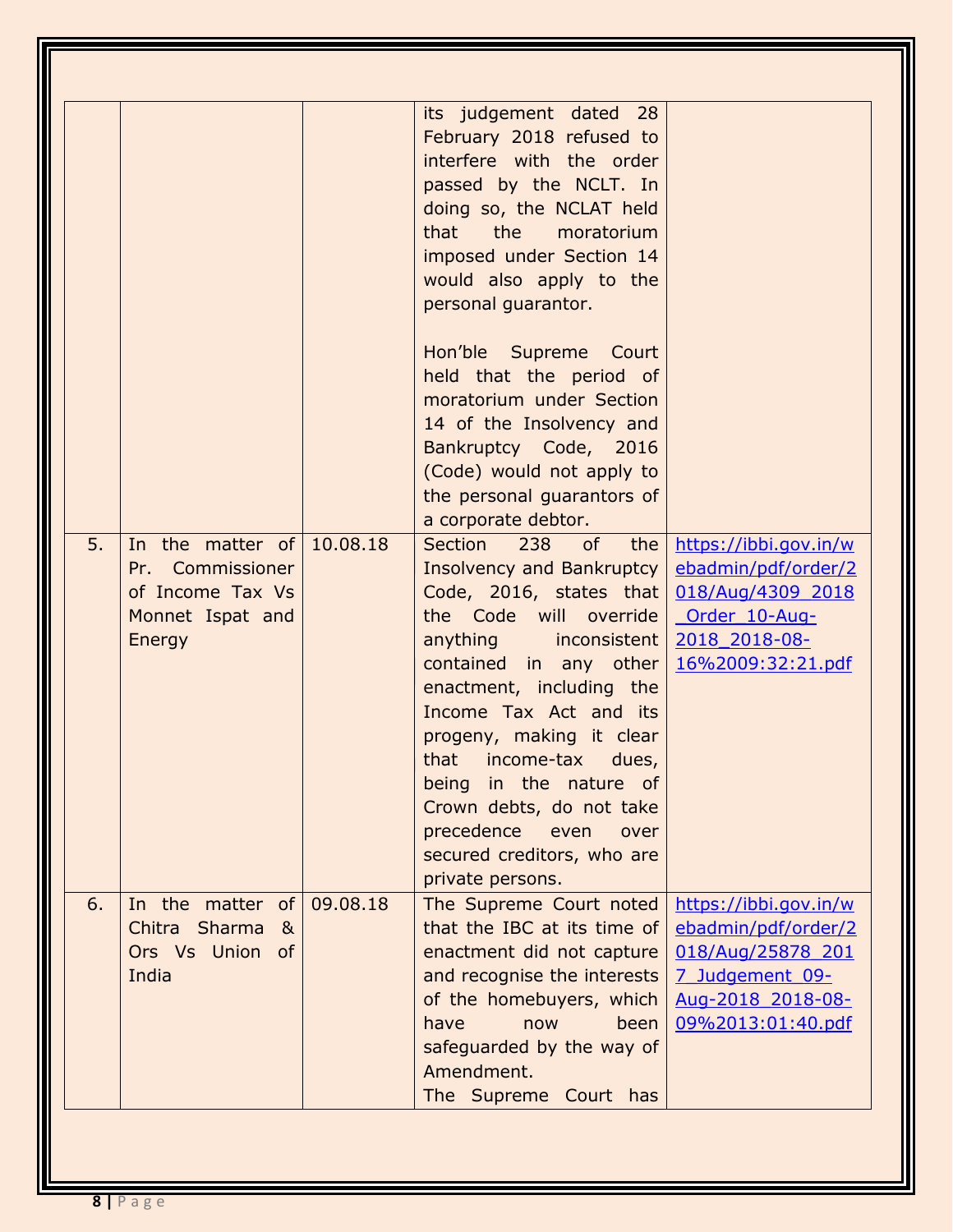| the provisions of Section<br>29A are intended to<br>ensure that<br>persons<br>responsible for insolvency<br>of the corporate debtor do<br>not participate in the<br>resolution process as their | given primacy to the IBC,<br>and the processes and<br>institutions under it. The<br>Supreme Court |  |
|-------------------------------------------------------------------------------------------------------------------------------------------------------------------------------------------------|---------------------------------------------------------------------------------------------------|--|
| would<br>participation<br>undermine the salutary<br>object and purpose of the                                                                                                                   | categorically observed that                                                                       |  |

# **BRIEF OF JUDGEMENTS**

| S.<br>No. | <b>Case Details</b>                                                                            | <b>Date of</b><br><b>Order</b> | <b>Courts</b> | <b>Brief</b>                                                                                                                                                                                                                                                                                      | <b>Case link</b>                                                                                                                                                                                                                                                                |
|-----------|------------------------------------------------------------------------------------------------|--------------------------------|---------------|---------------------------------------------------------------------------------------------------------------------------------------------------------------------------------------------------------------------------------------------------------------------------------------------------|---------------------------------------------------------------------------------------------------------------------------------------------------------------------------------------------------------------------------------------------------------------------------------|
| 1.        | Vs.<br>Pravin<br>Patel<br>Corporate Finance &<br><b>Investment Services</b><br>India Pvt. Ltd. | 01.11.18                       | <b>NCLAT</b>  | IRP was directed to<br>the<br>ensure<br>following:<br>that<br>the<br>company<br>remains<br>on<br>going and the<br>manufacturin<br>and<br>$\mathbf{g}$<br>production of<br>the company<br>do not suffer.<br>payment<br>of l<br>wages to the<br>employees/w<br>orkmen<br>are<br>made<br>on<br>time. | https://ibbi.go<br>v.in/webadmin<br>/pdf/order/201<br>8/Nov/1st%20<br>Nov%202018<br>%20in%20the<br>%20matter%2<br>Oof%20Pravin<br>%20Patel%20V<br>s.%20Corporat<br>e%20Finance%<br>20&%20Invest<br>ment%20Servi<br>ces%20India%<br>20Pvt.%20Ltd.<br>$2018 - 11$<br>09%2015:03:1 |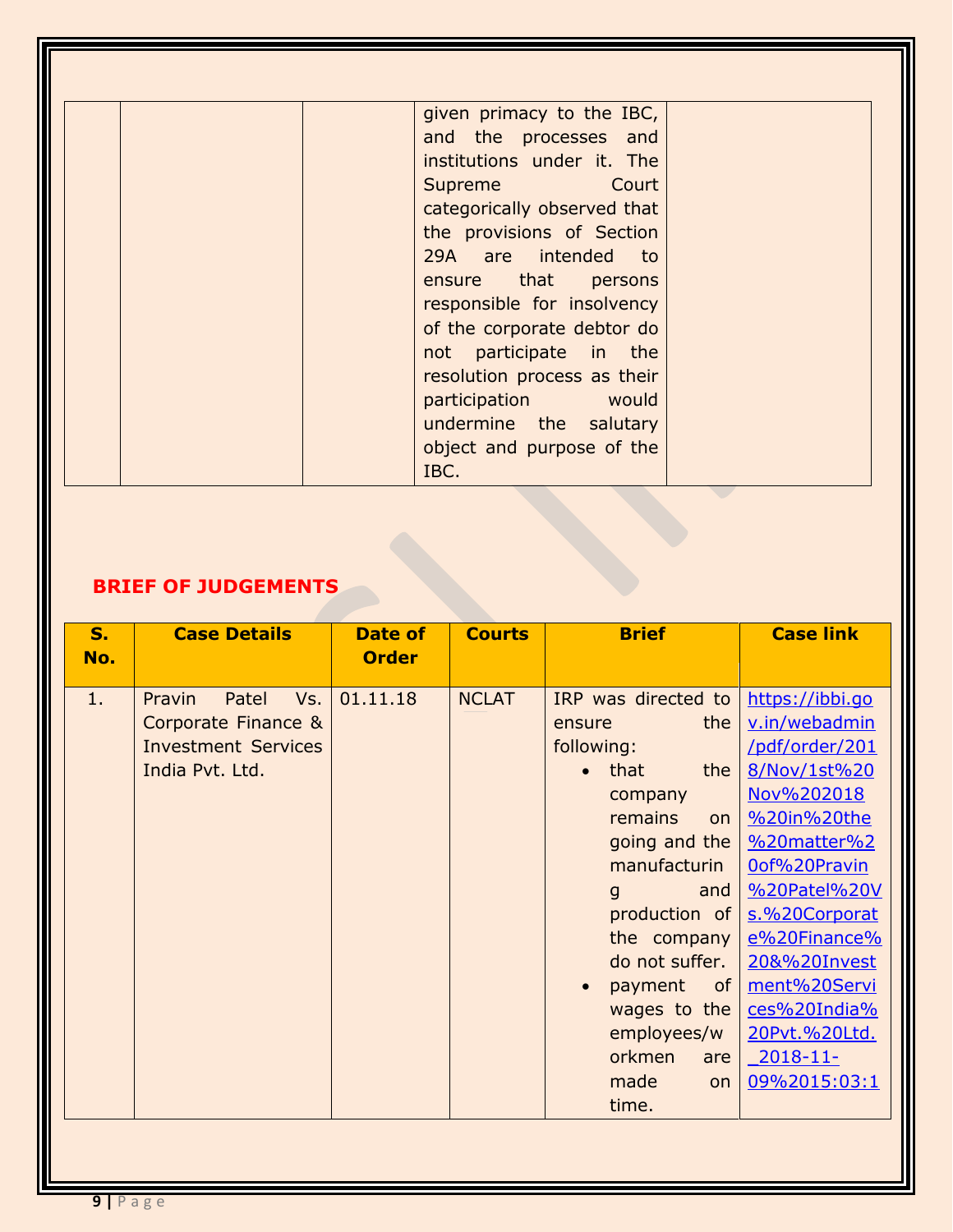| 2.<br>Thrive Solar Energy<br>Pvt. Ltd | 02.11.18 | <b>NCLT</b> | if<br>any<br>$\bullet$<br>material<br><b>is</b><br>supplied<br>during<br>corporate<br>resolution<br>process, the<br>payment<br>must be paid<br>to<br>the<br>supplier/credi<br>tor.<br>If necessary,<br>will take aid<br>of<br>(suspended)<br><b>Board</b><br><sub>of</sub><br>Directors.<br>Further, it also<br>directed the Bank<br>having account of<br>the<br>corporate<br>debtor to cooperate<br>with the Insolvency<br>Resolution<br>Professional<br>to<br>the<br>ensure<br>compliance of the<br>above directions.<br>Proposed IRP at the<br>time petition was<br>filed expressed his<br>difficulty therefore<br>another IRP<br>was<br>appointed<br>in<br>September,<br>2018.<br>Now,<br>the<br><b>Operational Creditor</b><br>moved<br>an<br>application<br>to<br>replace the present<br>IRP with the IRP<br>proposed initially at | 4.pdf<br>https://ibbi.go<br>v.in/webadmin<br>/pdf/order/201<br>8/Nov/2nd%20<br>Nov%202018<br>%20in%20the<br>%20matter%2<br>Oof%20Thrive<br>%20Solar%20<br>Energy%20Pvt.<br>%20Ltd.%20C<br>$P\%20(IB)\%20$<br>No.%20355-9-<br>$HDB-$ |
|---------------------------------------|----------|-------------|------------------------------------------------------------------------------------------------------------------------------------------------------------------------------------------------------------------------------------------------------------------------------------------------------------------------------------------------------------------------------------------------------------------------------------------------------------------------------------------------------------------------------------------------------------------------------------------------------------------------------------------------------------------------------------------------------------------------------------------------------------------------------------------------------------------------------------------|-------------------------------------------------------------------------------------------------------------------------------------------------------------------------------------------------------------------------------------|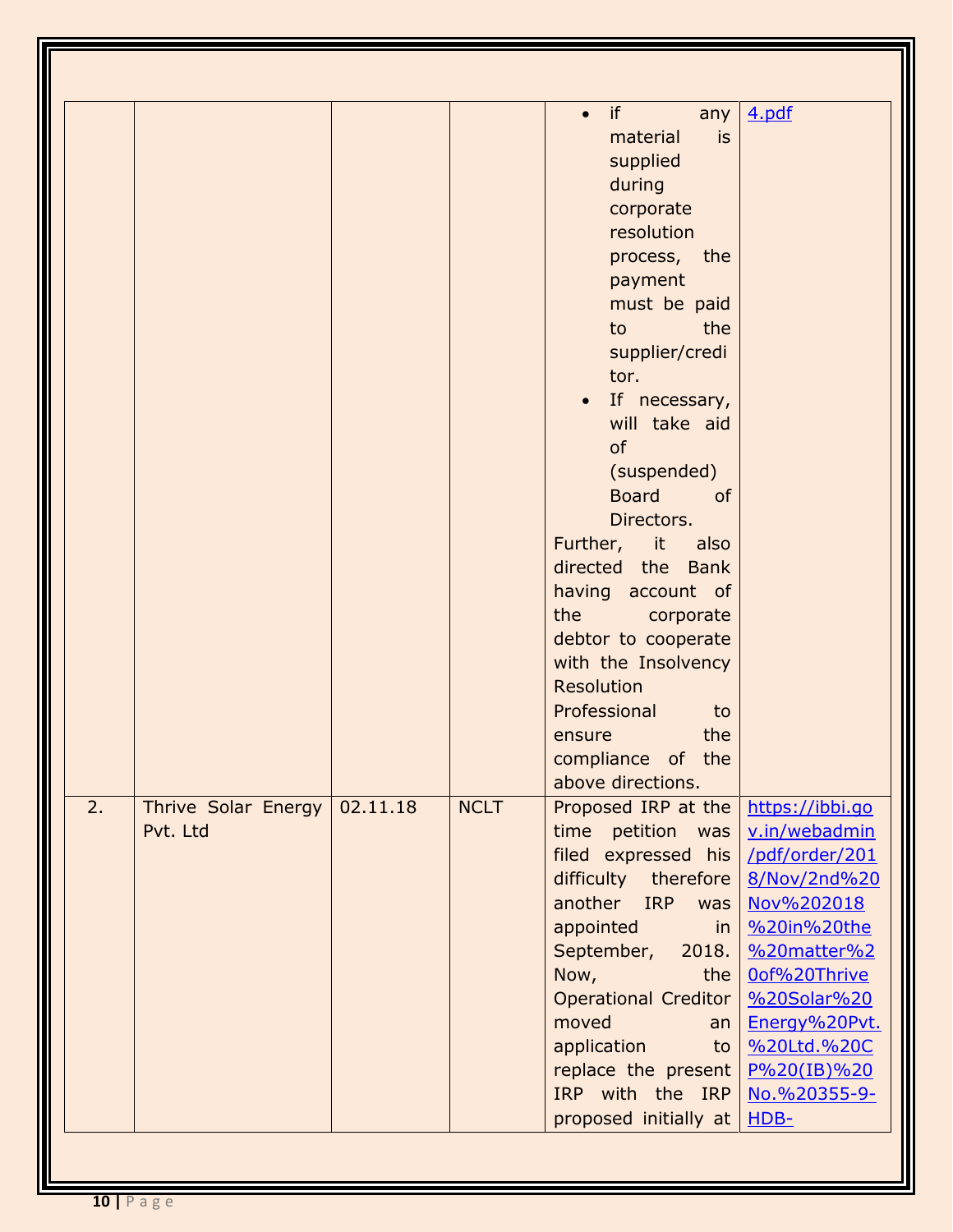| 3. | <b>Binani</b><br>Industries<br>Limited v. Bank of<br><b>Baroda and Another</b> | 14.11.18 | <b>NCLAT</b> | petition<br>the<br>time<br>filed.<br><b>IRP</b><br>was<br>appointed presently<br>had no objection<br>Therefore, the IRP<br>replaced<br>was<br>by<br>another IRP<br>has<br>requested<br>by<br>Operational<br>Creditor.<br>of<br>exercise<br>In<br>powers conferred by<br>Section 31 of the<br>'I&B Code' read with<br>order by the Hon'ble<br>Supreme<br>Court,<br>Ultratech<br>Cement<br>submitted<br>Limited<br>Resolution<br>revised<br>which<br><b>Plan</b><br>was<br>approved<br>by<br>the<br>Committee<br>0f<br>Creditors.<br><b>NCLAT</b><br>emphasized on:<br><b>The</b> | 2018 2018-<br>$11 -$<br>08%2017:16:4<br>5.pdf<br>https://ibbi.go<br>v.in/webadmin<br>/pdf/order/201<br>8/Nov/14th%2<br>0Nov%202018<br>%20in%20the<br>%20matter%2<br>Oof%20Binani<br>%20Industries<br>%20Ltd.%20Vs<br>.%20Bank%20<br>of%20Baroda<br>%20&%20Anr.<br>%20CA%20(AT<br>)%20No.%208<br>2-2018 2018- |
|----|--------------------------------------------------------------------------------|----------|--------------|---------------------------------------------------------------------------------------------------------------------------------------------------------------------------------------------------------------------------------------------------------------------------------------------------------------------------------------------------------------------------------------------------------------------------------------------------------------------------------------------------------------------------------------------------------------------------------|--------------------------------------------------------------------------------------------------------------------------------------------------------------------------------------------------------------------------------------------------------------------------------------------------------------|
|    |                                                                                |          |              | objectives of<br>the Code and<br>the need<br>to<br>abide<br>by<br>them.<br>The<br>resolution<br>plan<br>should<br>not<br>be<br>treated<br>as<br>'sale'<br><b>or</b><br>'liquidation'<br>or 'recovery'.<br>While<br>finalizing the<br>resolution<br>plan, the aim                                                                                                                                                                                                                                                                                                                | $11 -$<br>14%2017:12:4<br>7.pdf                                                                                                                                                                                                                                                                              |